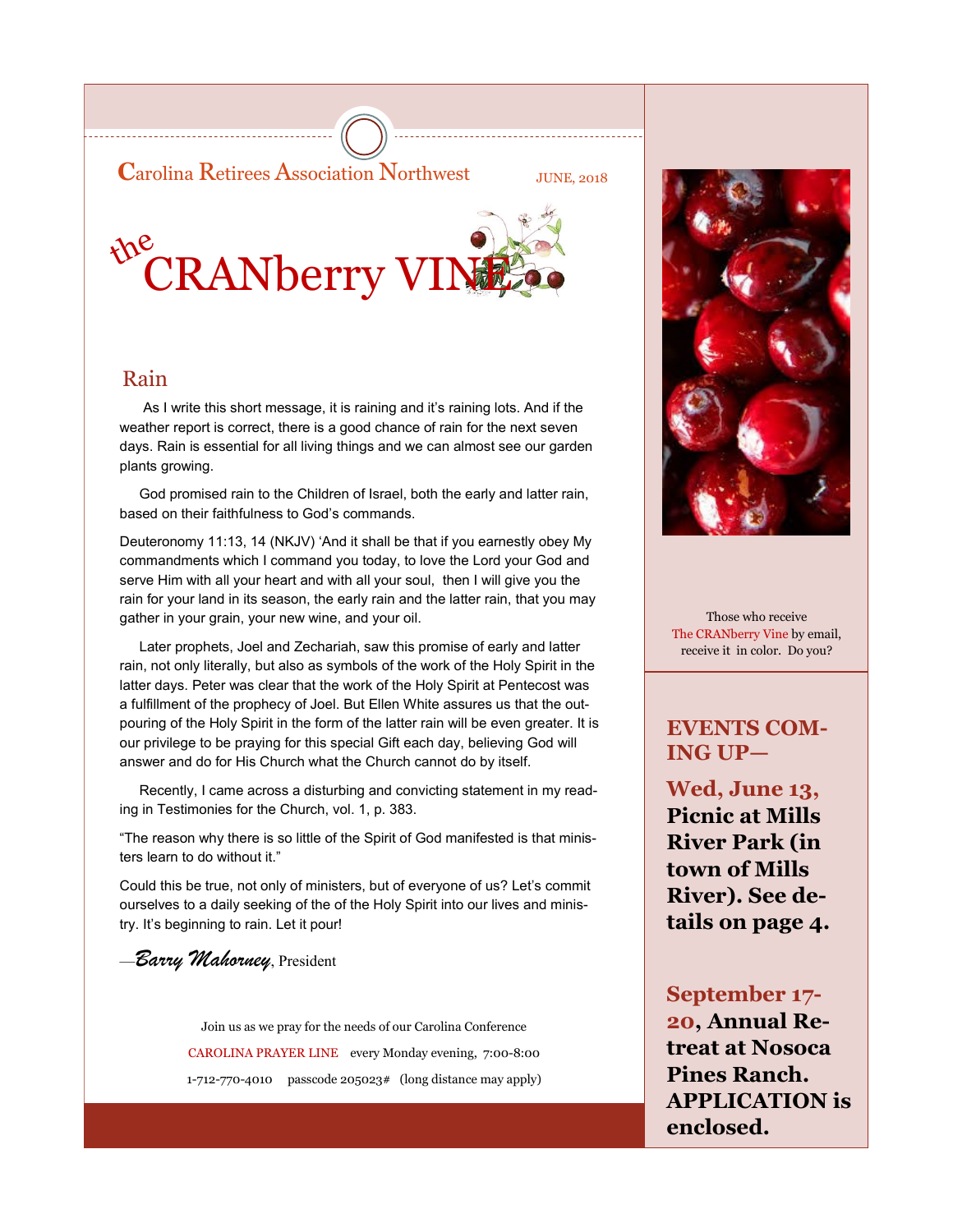

 Sergeant Vernon W. Entrekin was flying in a C-47 transport thousands of feet above the Midwestern countryside. He was one of six aboard. Suddenly the pilot lost control of the plane over Dwight, Nebraska, and orders were given to abandon it. Equipped with parachutes, the men were prepared for emergency bailout.

 Tragically, Sergeant Entrekin had not securely fastened his parachute. He jumped from the plane in the midst of a swirling snowstorm, pulled the ripcord, and waited for his chute to open. It did, but Entrekin found himself dangling precariously from it by his left foot. If it slipped out, Entrekin would go zooming to the ground and certain death. —continued on p 3

## YOU ARE INVITED TO CONTRIBUTE

This is your newsletter for you to enjoy reading and being a part of.

Whenever you come across something that is particularly inspirational to you, humorous or interesting, please think of your CRANberry Vine newsletter. This might be a short story, poem or just a one-liner. Share it. If you liked it, the rest of us would probably like it also.

Your contributions can be sent to the editor by email or snail mail whichever is most convenient for you. These will be inserted as appropriate and we have room.

# WE HAVE A WEBSITE!

**Carolina-Adventist-retirees.com** is a wonderful place to visit for many reasons. This is our official CRAN website that our communications director , Ron Quick, has put together and continues to add information.

 There are many valuable resources found here for us as retirees. One such is a video found on the front page about current phone scams. You must watch this!

 Our membership application is available here, and the retreat application will also be available after camp meeting. These are here for your convenience and also for you to tell your friends.

 Ron Quick is also anxious to interview you for a story about you and your interests or outreach. Please contact him if you have a story to tell!

### **WHAT A MEAL IT WAS AT HENDERSONVILLE CHURCH!!**

 The tables were overflowing with food as dish after dish of delicious, beautiful food was brought in for our fellowship meal together in March. In fact, an extra table was added to put all the lovely salads on.

 Linda Miller, along with Ben and Carol Ringer, enthusiastically shared pictures, experiences and





souvenir items from their recent Maranatha trip to Africa. And, oh, the sweet faces of those dear children!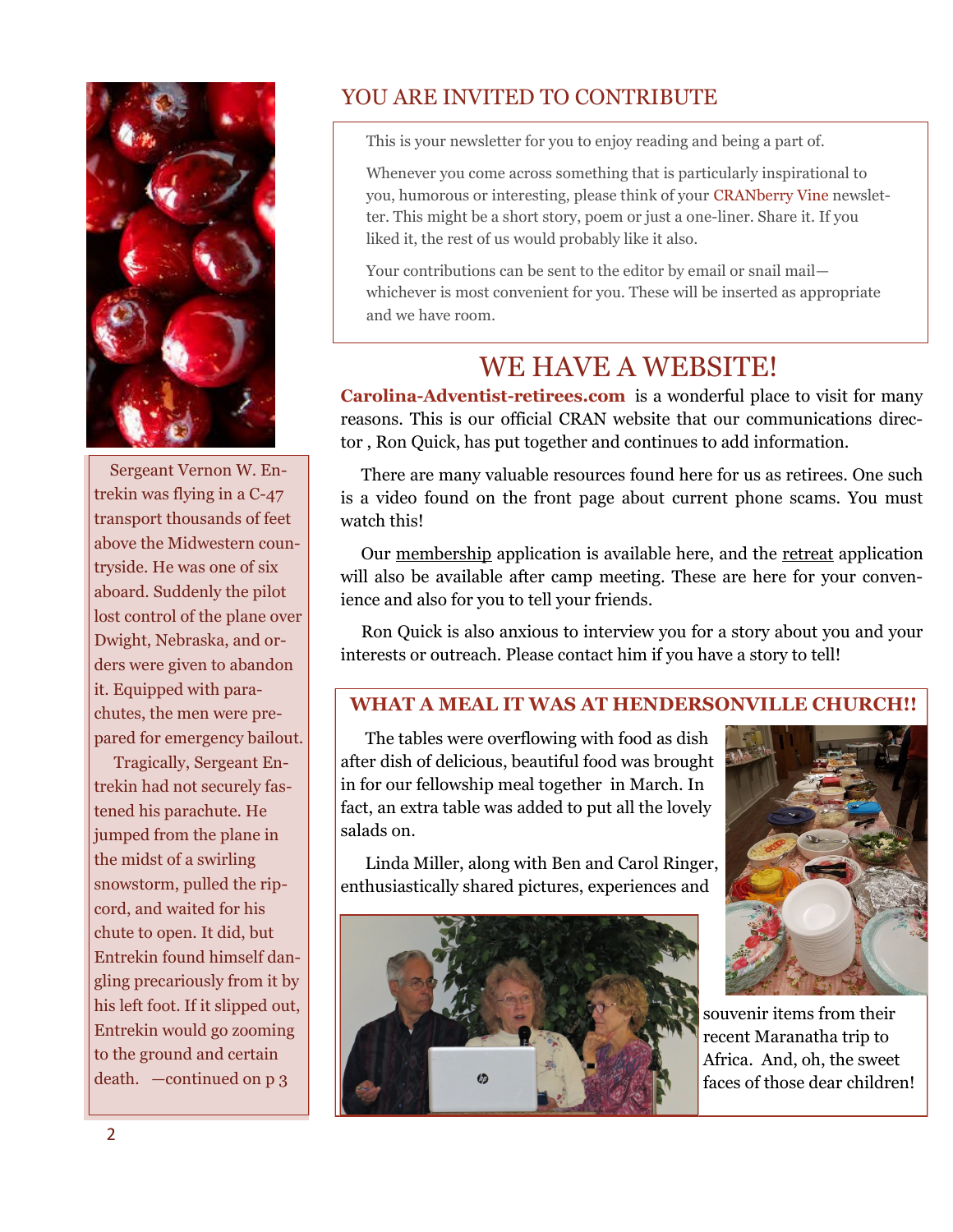### **CRANBERRIES — so good for you!**

#### **BRAISED CHARD WITH DRIED CRANBERRIES**

| 1 tablespoon McKay's Chicken-style | 2 large bunches red Swiss chard, stems |
|------------------------------------|----------------------------------------|
| seasoning mixed in 1 cup water     | cut into 1" pieces, leaves cut into 2" |
| $1/2$ cup dried cranberries        | pieces; Keep stems and leaves separate |
| $1/4$ cup extra-virgin olive oil   | $1/4$ teaspoon nutmeg                  |
| 1 large red onion, sliced          | 1 teaspoon salt                        |

 Warm the chicken-style seasoning and water together in a small saucepan to make a broth. Remove from the heat and add the dried cranberries; set aside to plump.

 Meanwhile, heat 3 tablespoons olive oil in a large pot over medium heat. Add the red onion and chard stems and cook, stirring until the stems are just tender, 10-12 minutes. Add the nutmeg and 1 teaspoon salt. Add the "chicken broth" and dried cranberries. Add the chard leaves, pressing them down to fit, if needed. Cover and simmer until the leaves just start to wilt, 1-2 minutes. Uncover and increase the heat to medium high.

 Transfer the chard mixture to a serving bowl with tongs, leaving the liquid in the pot. Stir the remaining 1 tablespoon olive oil into the liquid and increase the heat to high. Bring to a boil and cook until the liquid is syrupy, about 2 minutes. Pour over the chard. Serves 6-8 — contributed by Sharryn Mahorney

Do you have a favorite dairy-free recipe with cranberries? Please share it with Sharryn for an upcoming newsletter. elderbarry7@yahoo.com

#### CRAN BOARD MEMBERS

| President, Barry Mahorney                      | 828-391-8233 | elderbarry7@yahoo.com     |
|------------------------------------------------|--------------|---------------------------|
| Vice-president, Sam Leonor                     | 828-367-6502 | seleonor@gmail.com        |
| Treasurer, Carol Hayes                         | 828-595-3118 | chayes1940@gmail.com      |
| Asst Treasurer, Joy Thomas                     | 240-310-5662 | joyfulthomas@icloud.com   |
| Secretary, Peggy Peterson                      | 937-694-9660 | peggy.merle@yahoo.com     |
| Asst Secretary, Ellen O'Connor                 | 828-684-9356 | ellensh $44@$ aol.com     |
| Newsletter Editor, Sharryn Mahorney            | 828-391-8233 | elderbarry7@yahoo.com     |
| Communications, Ron Quick                      | 704-609-1919 | ronaldquick@me.com        |
| Hosting Chairperson, Linda Potgeiter           | 828-697-7664 | ladylindafy@bellsouth.net |
| Decorating Chairperson, Linda Miller           | 704-898-4694 | mmggngrg@gmail.com        |
| Pictorial Directory Coordinator, Carol Johnson | 919-859-1550 | cnihome1@gmail.com        |
| Candid Photographer, Owen Spencer              | 828-606-2844 | oespencer@yahoo.com       |

#### —continued from page 2

 In this precarious situation, with life and death in the balance, a parade of thoughts rushed through the hapless sergeant's mind. He found himself saying, "The Lord upholdeth all that fall," from Psalm 145.

 Above him, the parachute continued to brake his descent. It was a weird sensation—out there in space, snow falling around him, in danger of slipping out of his one hope of safety. Almost unconsciously he asked for help to climb back into the parachute harness. Summoning all his strength, he doubled his body and caught hold of the harness above his foot. Then with nerve-racking slowness he climbed back to a sitting position while dropping through the air.

 Moments later Entrekin landed with a jolt and unbuckled his parachute harness. Simply, eloquently, he said, "Thank You, Lord."—By Gordon Dalrymple, *Signs of the Times,* November 1962.